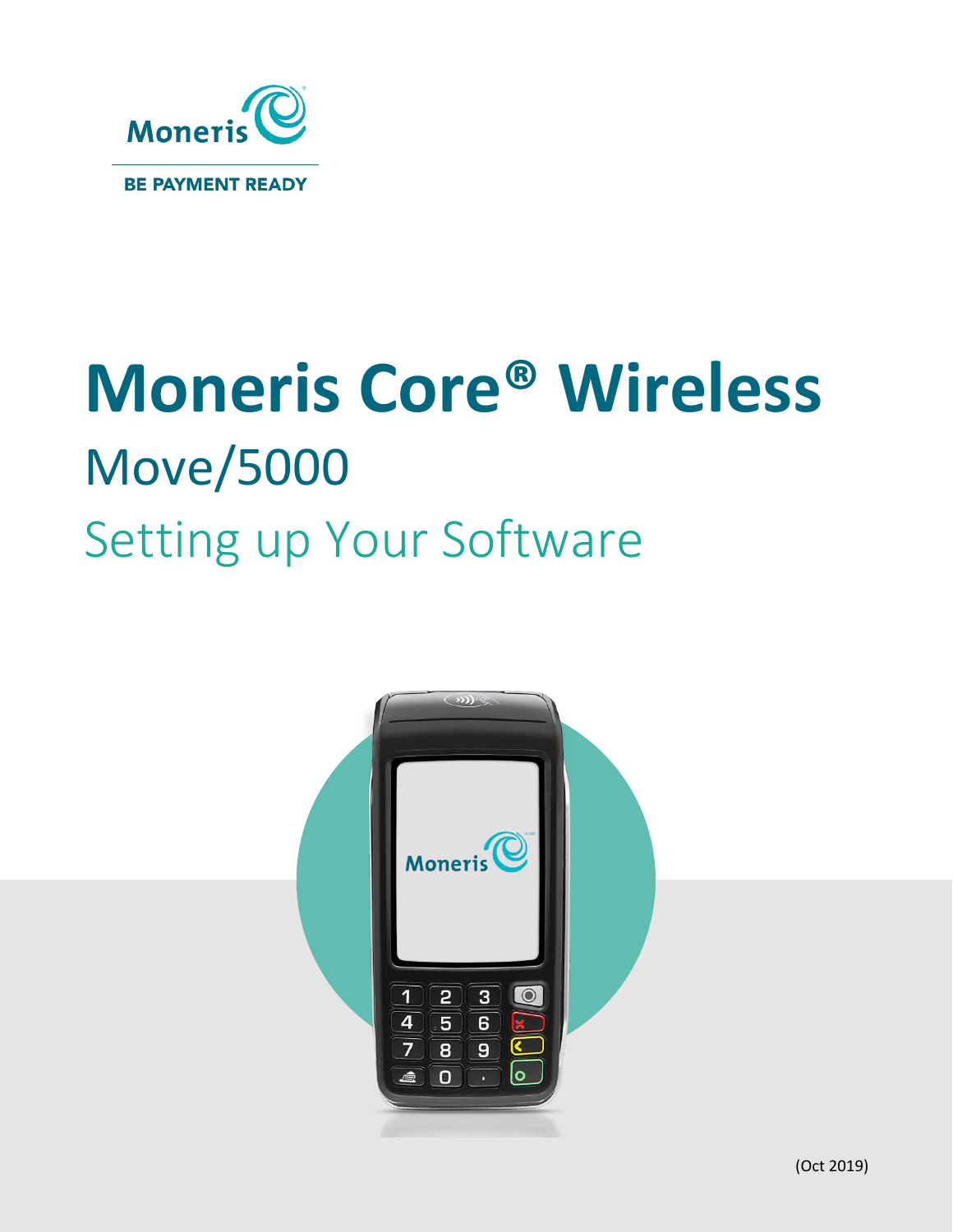# **Contents**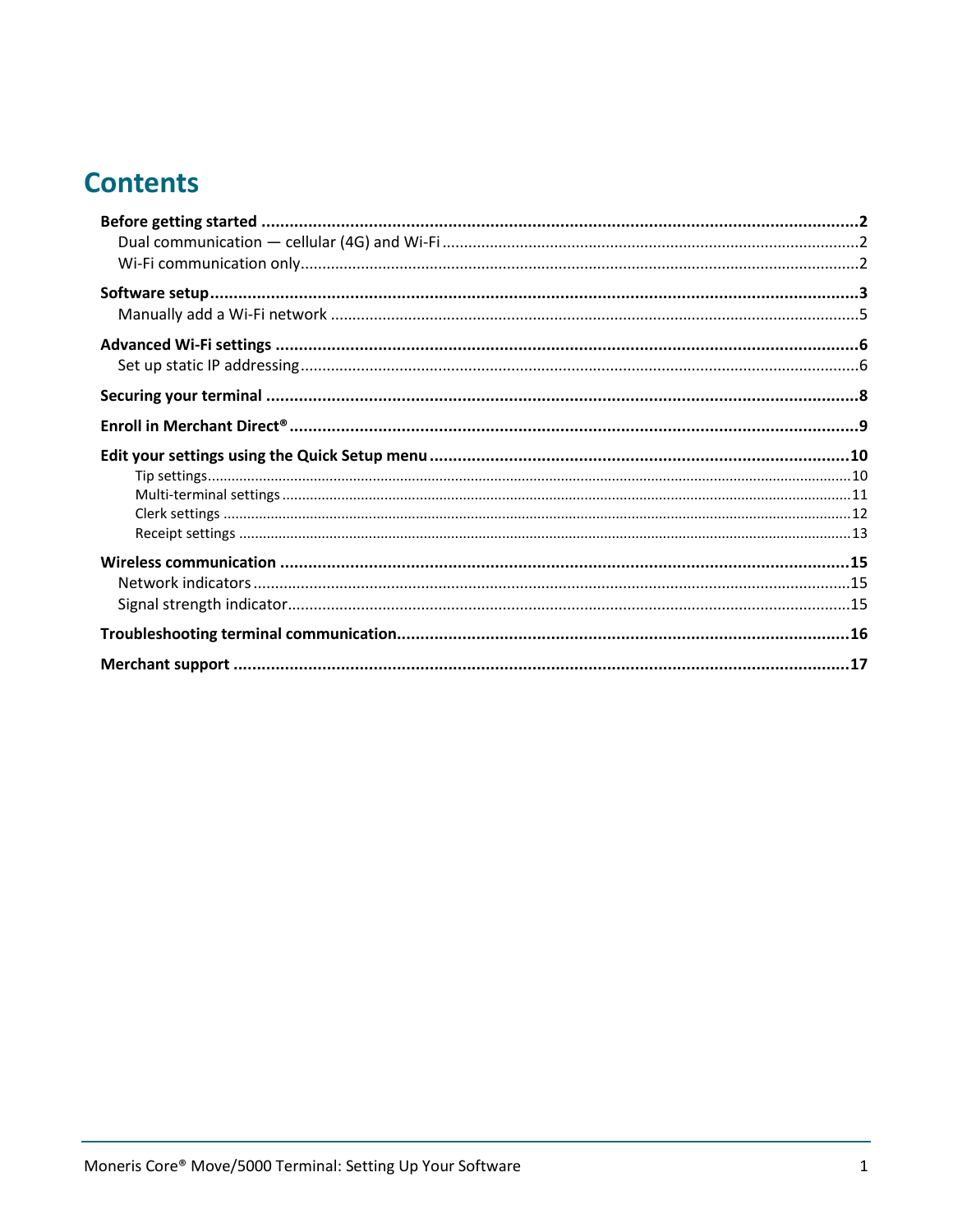## <span id="page-2-0"></span>**Before getting started**

There are 2 variations of the Moneris Core® Move/5000 terminal: one variation supports both cellular (4G) and Wi-Fi® communication, the other supports Wi-Fi communication only.

## <span id="page-2-1"></span>Dual communication — cellular (4G) and Wi-Fi

If your terminal supports both cellular (4G) and Wi-Fi communication, the 4G icon will appear in the status bar at the top of the screen when you power on the terminal. When the terminal connects to your Wi-Fi network, the Wi-Fi icon will appear instead of 4G. As you move the terminal from one area to another, it will switch automatically to the network with the stronger signal without interrupting communication. When the terminal switches back to the cellular network, it will display the 4G icon again.

## <span id="page-2-2"></span>Wi-Fi communication only

If your terminal supports Wi-Fi communication only, then only the Wi-Fi icon will appear in the status bar at the top of the screen. **You may disregard any references to dual or cellular or 4G communication in this guide**.

| Moneris | 4G OU <b>III</b> 12:12 |
|---------|------------------------|
|         |                        |
| Moneris | Wi-Fi 00 [11] 12:12    |

| Moneris | Wi-Fi 00 <b>III</b> 12:12 |
|---------|---------------------------|
|---------|---------------------------|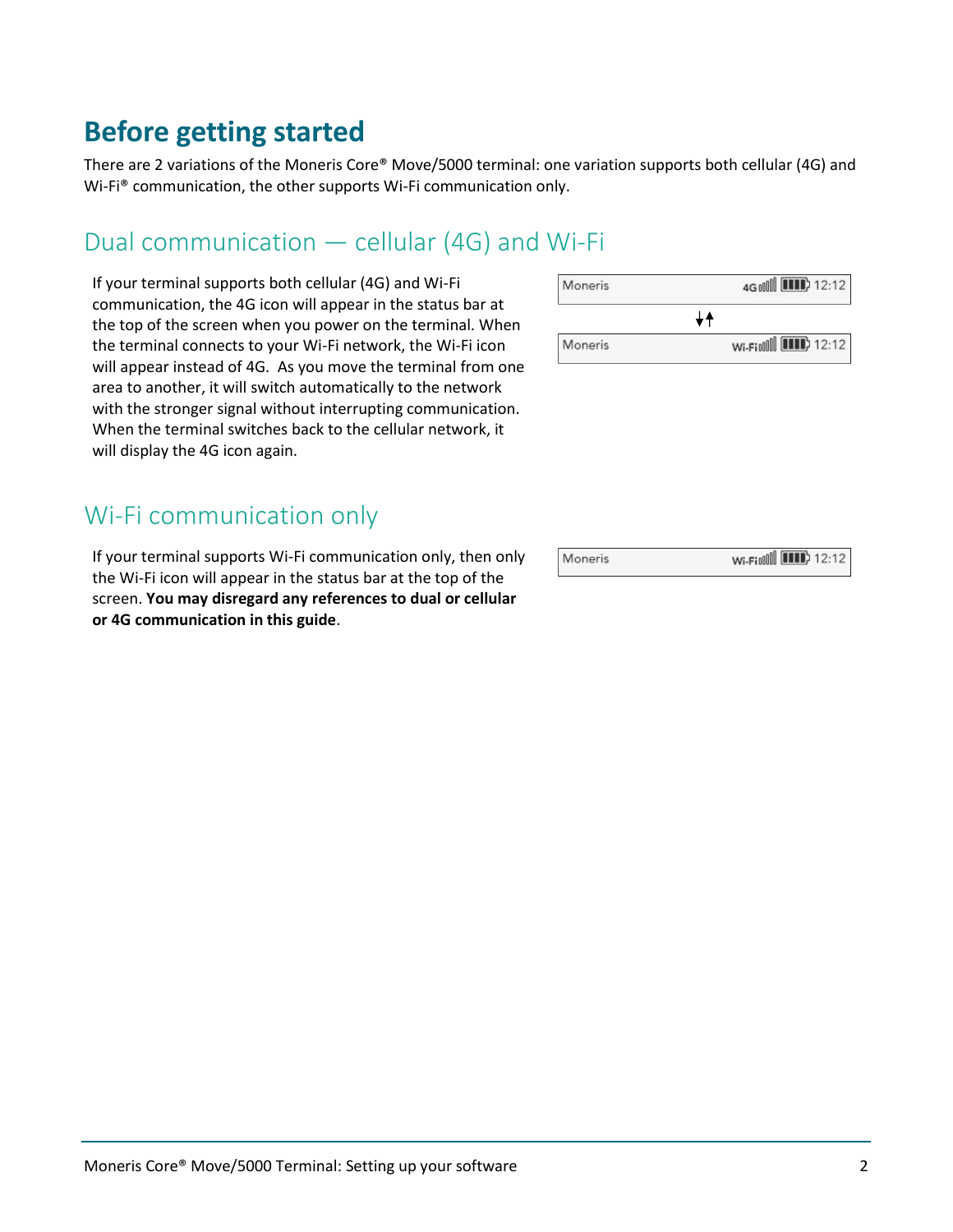# <span id="page-3-0"></span>**Software setup**

To set up your terminal software quickly, simply respond to the prompts on screen. If you need help, follow these step-by-step instructions.

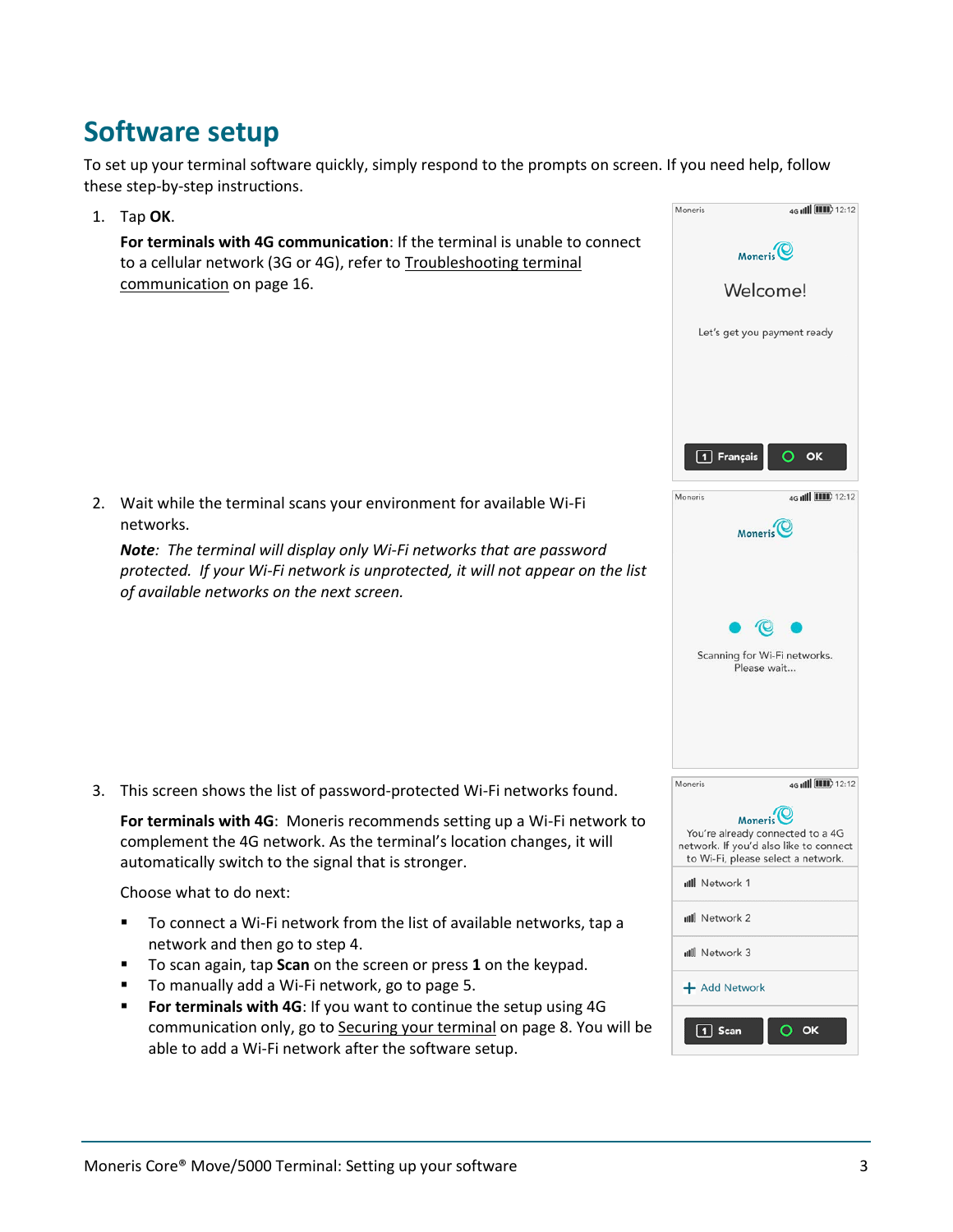- <span id="page-4-0"></span>4. Provide the requested information:
	- **Wi-Fi Password**: Tap the field, enter the Wi-Fi password, then tap **OK**. *Note: The terminal will not connect to an unprotected network.*
	- **Advanced Settings**: To set up a static IP address, tap **Advanced Settings**, then go to [Advanced Wi-Fi settings](#page-6-0) on page [6.](#page-6-0) Otherwise, go to the next step.
- 5. Tap **OK** to connect to the Wi-Fi network you selected.
- 6. Wait while the terminal connects to Moneris to obtain your account settings.

If the terminal is unable to connect to Moneris, refer to Troubleshooting [terminal communication](#page-16-0) on page [16.](#page-16-0)

7. The next step is to set up a high security user ID and passcode. Go to the [Securing your terminal](#page-8-0) section on page [8.](#page-8-0)

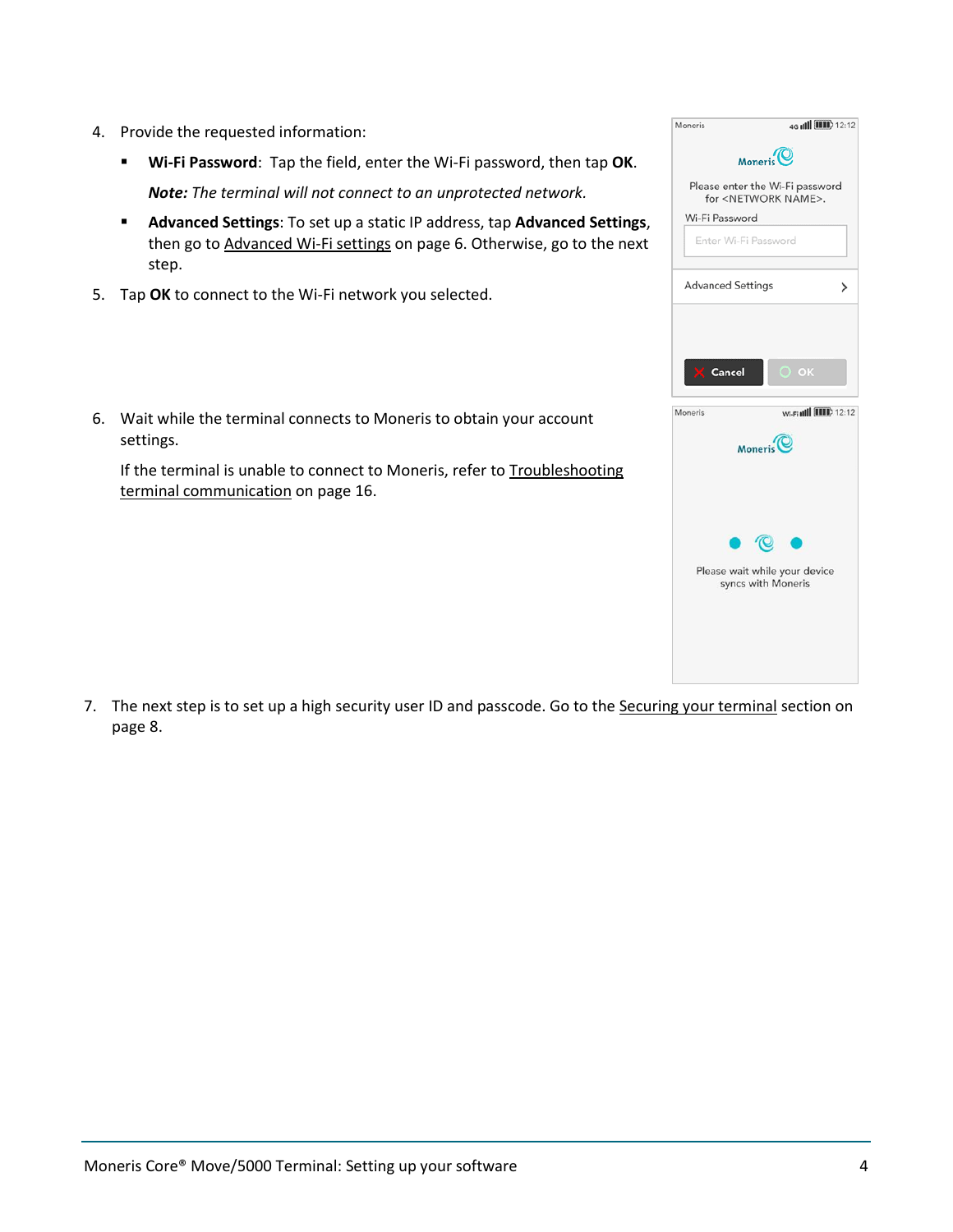## <span id="page-5-0"></span>Manually add a Wi-Fi network

If your terminal uses Wi-Fi only, disregard any references to 4G.

1. Tap **+ Add Network**.

<span id="page-5-1"></span>

- **Network Name:** Tap the field and enter the SSID.
- **Network Password**: Tap the field and enter the network password. *Note: The terminal will not connect to an un-protected network.*
- **Hidden network**: If the network is hidden, tap the toggle to enable this field.
- **Advanced Settings**: To set up a static IP address, tap **Advanced Settings** then go to [Advanced Wi-Fi settings](#page-6-0) on page [6.](#page-6-0) Otherwise, go to the next step.
- 3. Tap **Save** to save your settings and connect to the Wi-Fi network.
- 4. Wait while the terminal connects to Moneris to obtain your account settings.

If the terminal is unable to connect to Moneris, refer to Troubleshooting [terminal communication](#page-16-0) on page [16.](#page-16-0)

| Moneris                                                                    | 4G JIII <b>IIII</b> 12:12 |
|----------------------------------------------------------------------------|---------------------------|
|                                                                            |                           |
| Moneris <sup>(0)</sup>                                                     |                           |
| You're already connected to a 4G<br>network. If you'd also like to connect |                           |
| to Wi-Fi, please select a network.                                         |                           |
| ull Network 1                                                              |                           |
|                                                                            |                           |
| <b>ull</b> Network 2                                                       |                           |
| ull Network 3                                                              |                           |
| + Add Network                                                              |                           |
| $\overline{1}$ Scan                                                        | $O$ ok                    |
|                                                                            |                           |
| Moneris                                                                    | 4G (III) 12:12            |
| Moneris <sup>(0)</sup>                                                     |                           |
| Network Name                                                               |                           |
| Enter SSID                                                                 |                           |
| Network Password                                                           |                           |
|                                                                            |                           |
| Enter Network Password                                                     |                           |
| <b>Hidden Network</b>                                                      |                           |
| <b>Advanced Settings</b>                                                   | ⋋                         |
| <b>Back</b>                                                                | O Save                    |
| Moneris                                                                    |                           |
| Moneris <sup>(O</sup>                                                      |                           |
|                                                                            |                           |
|                                                                            |                           |
|                                                                            |                           |
|                                                                            |                           |
| Please wait while your device                                              |                           |
| syncs with Moneris                                                         |                           |
|                                                                            |                           |
|                                                                            |                           |
|                                                                            |                           |
|                                                                            |                           |
|                                                                            |                           |

5. The next step is to set up a high security user ID and passcode. Go to the [Securing your terminal](#page-8-0) section on page [8.](#page-8-0)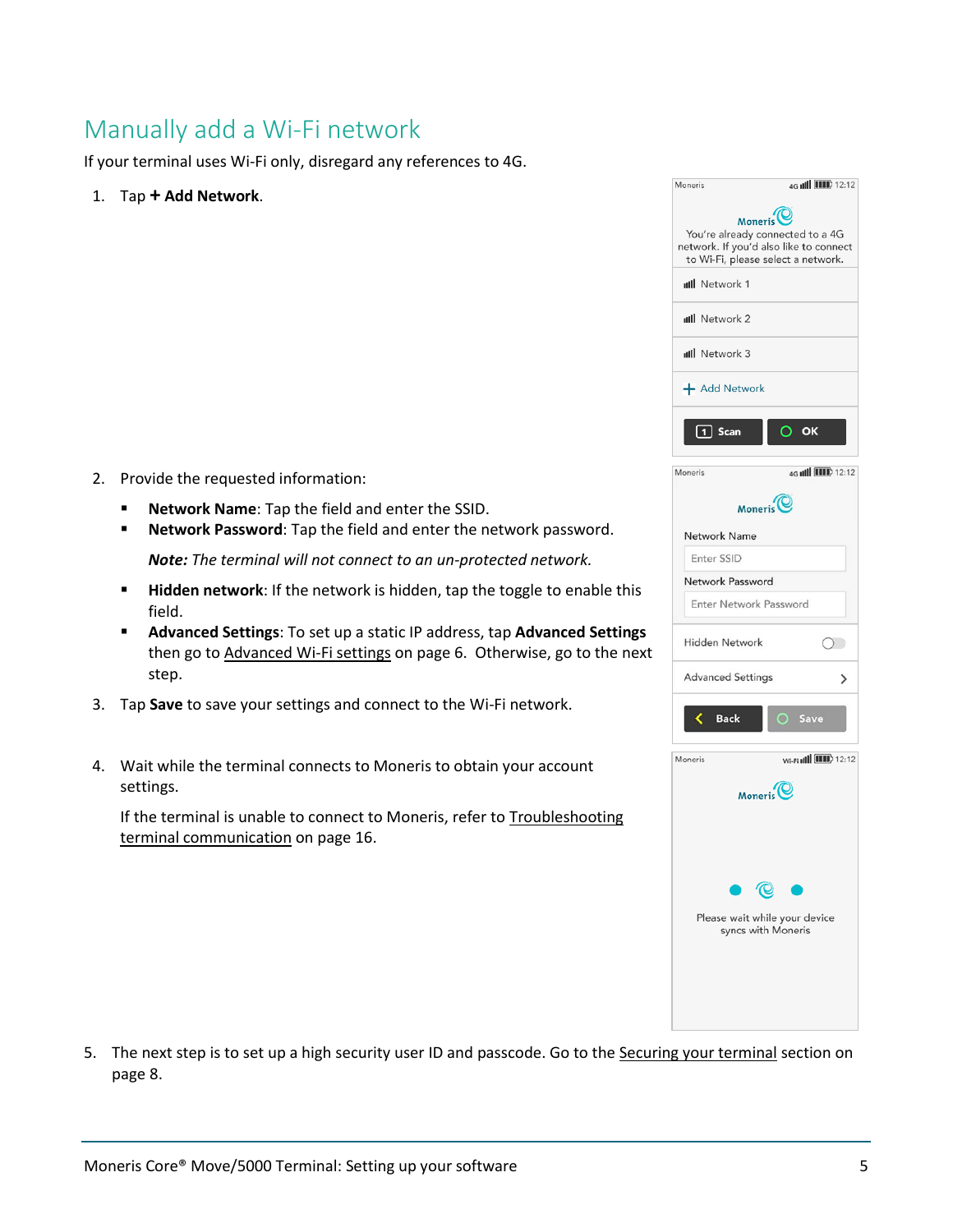# <span id="page-6-0"></span>**Advanced Wi-Fi settings**

Your terminal uses dynamic IP addressing with automatic DNS as its default settings for Wi-Fi networks. To change these settings, tap **Advanced Settings** and follow the instructions below.

## <span id="page-6-1"></span>Set up static IP addressing

1. Under **IP Address Type**, tap the drop down menu and choose **Static IP**.

- 2. If your Wi-Fi network is not discoverable, tap the **Hidden Network** toggle to enable it.
- 3. Enter a value for each field:

**IP Address**: Tap the field and enter the static IP address. **Subnet Mask**: Tap the field and enter the subnet mask address.

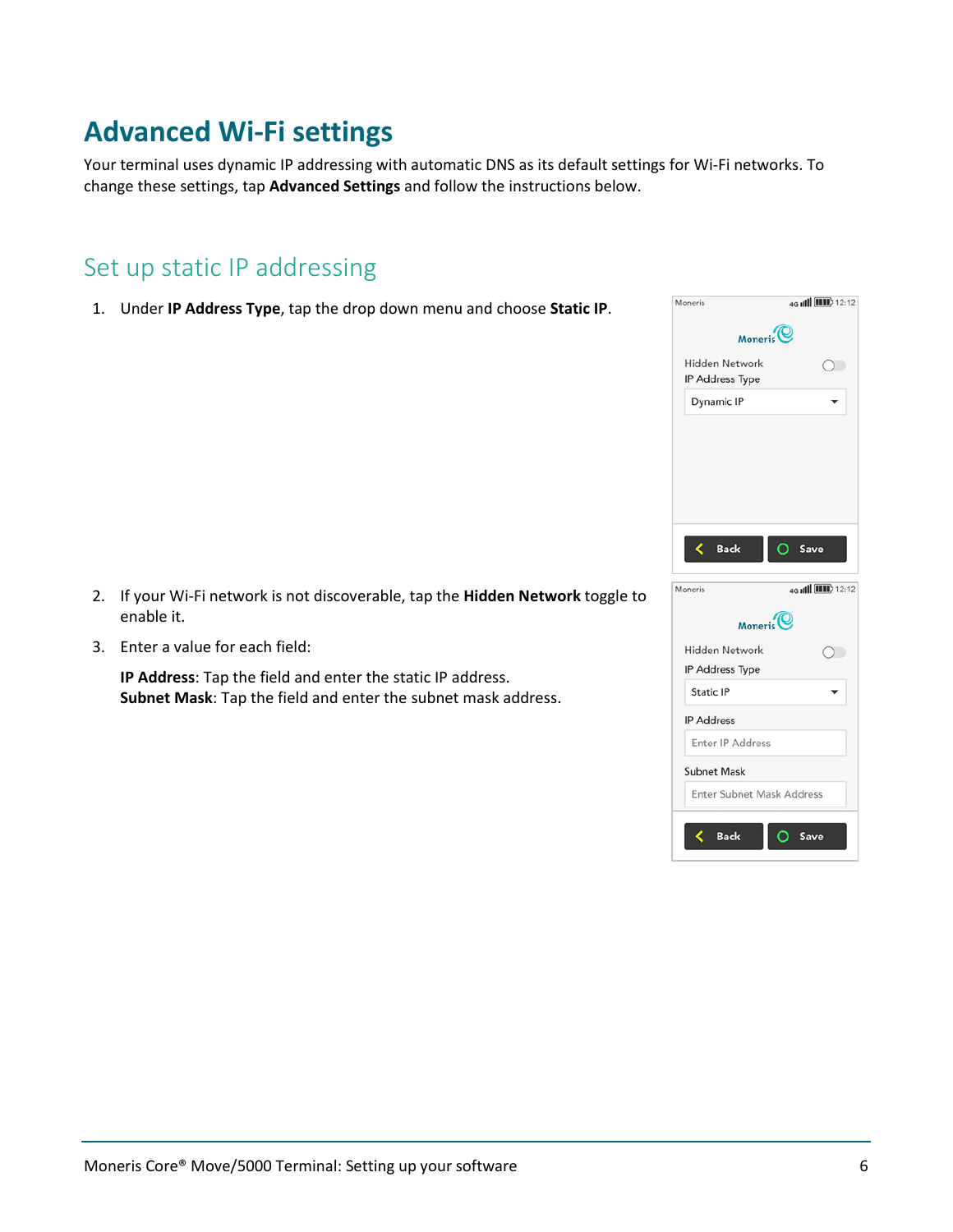|    | 4. Scroll down and enter a value for the remaining fields:                                                                                                                                                       | Moneris<br>4G II                            |
|----|------------------------------------------------------------------------------------------------------------------------------------------------------------------------------------------------------------------|---------------------------------------------|
|    | <b>Gateway:</b> Tap the field and enter the gateway address.<br>Primary DNS: Tap the field and enter the address of the primary DNS.<br>Secondary DNS: Tap the field and enter the address of the secondary DNS. | Moneris <sup>(O</sup><br>Gateway            |
| 5. | Tap Save when done. The terminal saves the information you entered and                                                                                                                                           | Enter Gateway Address<br><b>Primary DNS</b> |
|    | returns to the "network password" screen from which you accessed<br>Advanced Settings.                                                                                                                           | Enter DNS 1                                 |
|    |                                                                                                                                                                                                                  | Secondary DNS                               |
|    |                                                                                                                                                                                                                  | Enter DNS 2                                 |

- 6. Click one of the links below to return to the "network password" step in this guide to continue Wi-Fi setup.
	- Connect to [Wi-Fi network from list](#page-4-0) on page [4;](#page-4-0)
	- [Manually add Wi-Fi network](#page-5-1) page [5.](#page-5-1)

4G (11 | 12:12

 $O$  Save

 $\langle$  Back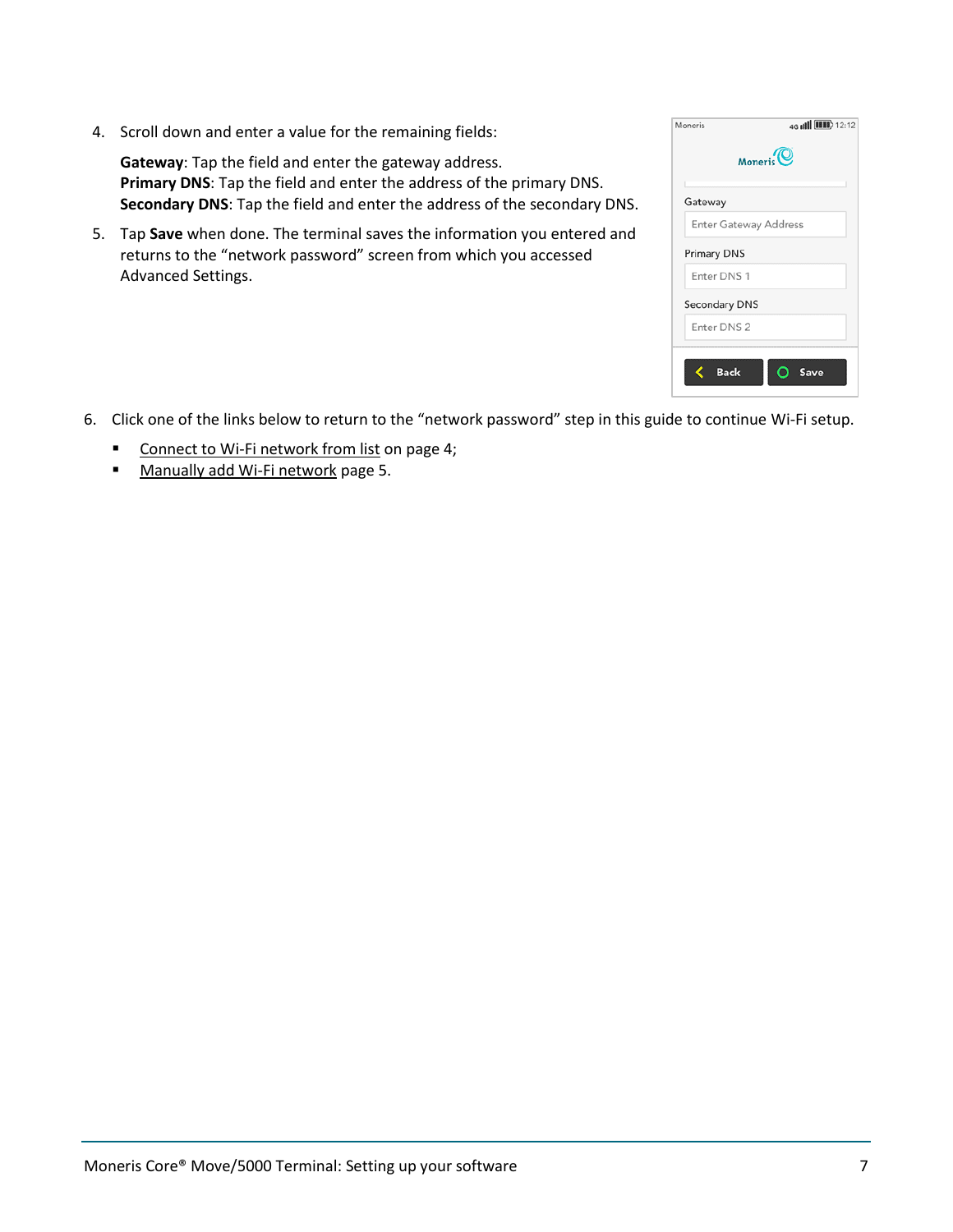# <span id="page-8-0"></span>**Securing your terminal**

A high security user ID and passcode are required to protect the terminal. Use this user ID/passcode to access protected transactions and edit protected settings on the terminal.

*Note: If this is a replacement terminal, the user ID/passcode setup prompt will not appear. Moneris will download the high security user ID/passcode you created when setting up your previous terminal.* 

- 1. Tap the **User ID** field, enter a user ID consisting of 1 to 4 digits, then tap **OK**.
- 2. Tap the **Passcode** field, enter a passcode consisting of 4 to 10 digits, then tap **OK**.
	- You cannot use 3 or more consecutive numbers such as **123**6, **654**39, or 3 or more repeating numbers such as **999**6, **111**3.
- 3. Tap the **Personal Identifier** field, enter a name, then tap **OK**.
	- This field is optional. It can be letters or numbers.
	- It could be your name or employee number, or other descriptor such as Manager or Supervisor.
- 4. Tap **OK** at the bottom of the screen to create your high security user ID and passcode.

Congratulations, your terminal is payment ready!

- 5. Choose what to do next:
	- To edit the most common settings to ensure they match the needs of your business, tap **Edit your settings** and go t[o Edit your settings](#page-10-0) using the Quick Setup menu on page [10.](#page-10-0)
	- **Enrol in [Merchant Direct](#page-9-0) to access merchant reports. See page [9.](#page-9-0)**
	- To continue without editing your settings, tap **Start**. You can always change terminal settings later. To learn more about your terminal and to start processing transactions, refer to the *Using Your Terminal* guide (available at **[moneris.com/support-move5000](http://www.moneris.com/support-move5000)**).

| Moneris <sup>(C)</sup>                                                                                               |  |  |
|----------------------------------------------------------------------------------------------------------------------|--|--|
| Let's secure this device                                                                                             |  |  |
| Please create a User ID and Passcode.<br>You can also set a Personal Identifier to<br>label this User ID.<br>User ID |  |  |
| Enter User ID                                                                                                        |  |  |
| Passcode                                                                                                             |  |  |
| Enter Passcode                                                                                                       |  |  |
| Personal Identifier                                                                                                  |  |  |
| Enter Personal Identifier                                                                                            |  |  |
| $\odot$ K                                                                                                            |  |  |

| $M$ <sub>Moneris</sub> <sup>(<math>\odot</math></sup>                                                    |
|----------------------------------------------------------------------------------------------------------|
| Congratulations, you're<br>now payment ready!                                                            |
| If you need any help with your device,<br>don't hesistate to ask, visit us at<br>www.moneris.com/support |
| <b>Edit your settings</b>                                                                                |
| Start                                                                                                    |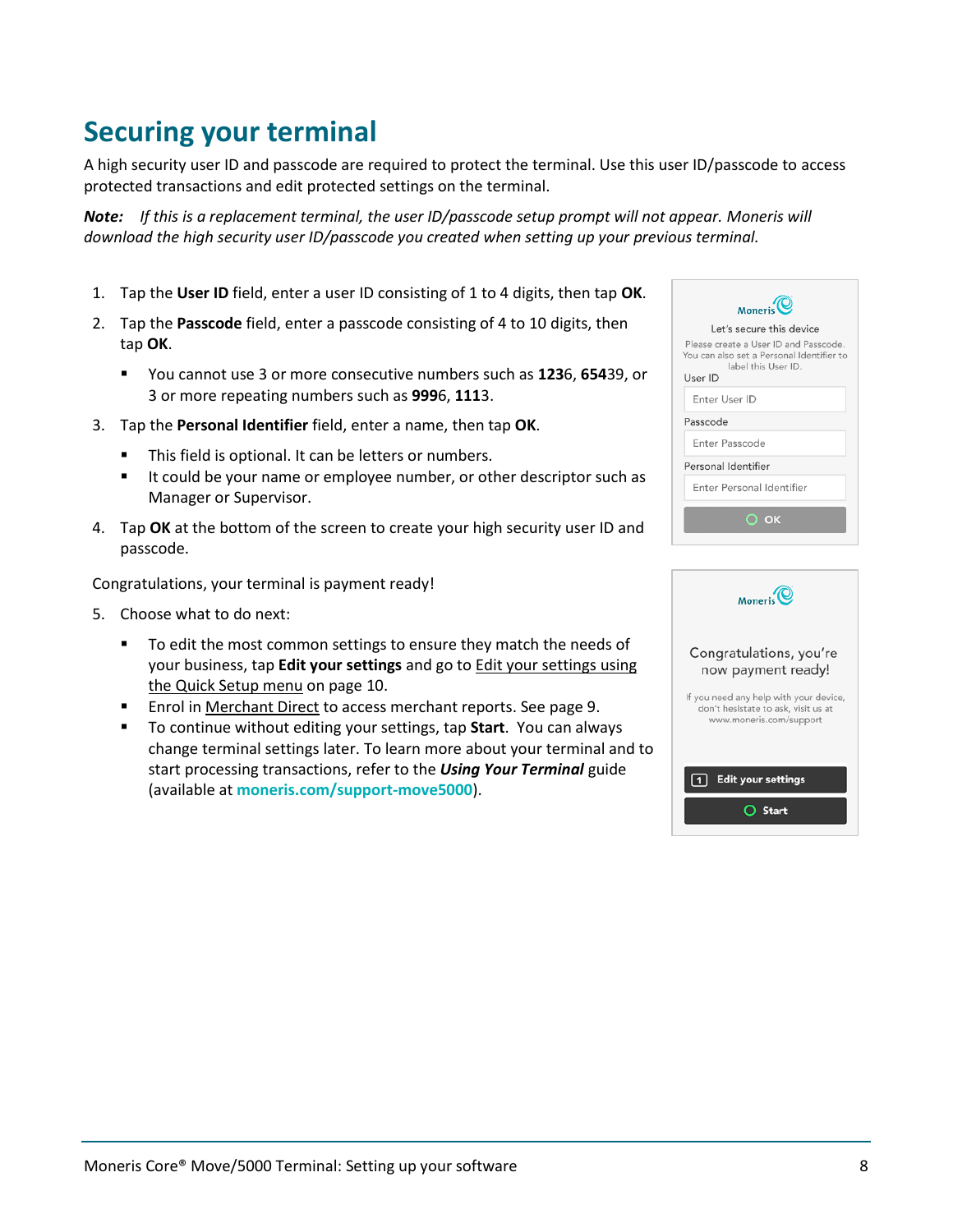# <span id="page-9-0"></span>**Enroll in Merchant Direct®**

Merchant Direct is the Moneris online tool for accessing all of your merchant reports, including end-of-day reports. To sign up for Merchant Direct, follow these steps.

*Note: If you have already enrolled in Merchant Direct, you do not have to enroll again.* 

- 1. Go to **[moneris.com](https://www.moneris.com/)**
- 2. In the top, right area of the screen, click **Login** and select **Merchant Direct**.



4. Fill in the fields in the online form to complete your enrolment.

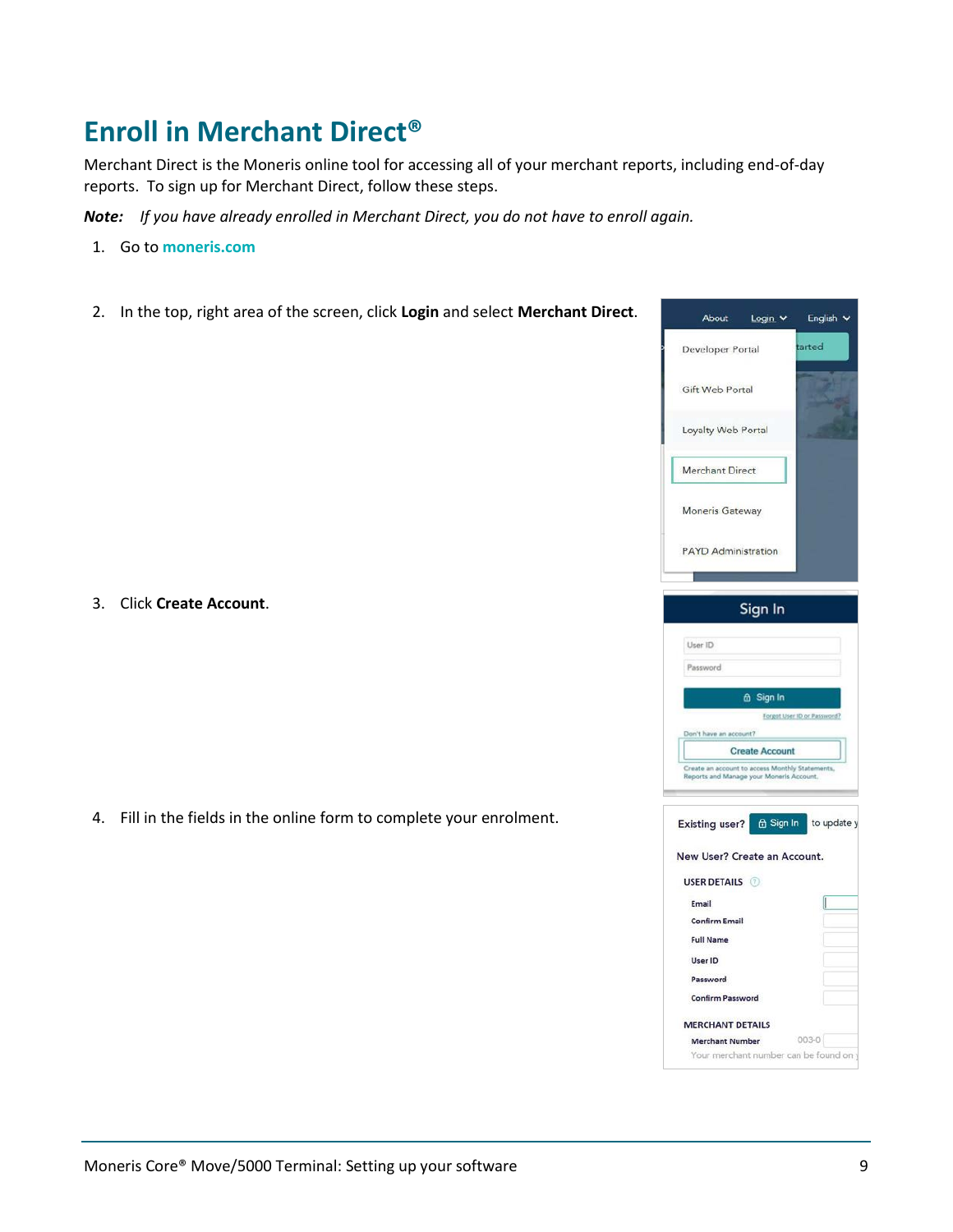# <span id="page-10-0"></span>**Edit your settings using the Quick Setup menu**

The Quick Setup menu appears when you tap **1 Edit your Settings** on the "Congratulations" screen.

1. Tap each menu to review the settings and change them if needed.

**Tip**: To enable tip and set the tip options, refer to [Tip settings](#page-10-1) below.

**Multi-terminal**: To enable support for multiple terminals, refer t[o Multi](#page-11-0)[terminal settings](#page-11-0) on page [11.](#page-11-0)

**Clerk**: To enable and manage clerk IDs, refer t[o Clerk settings](#page-12-0) on pag[e 12.](#page-11-1)

**Receipt**: To set options for receipts, refer t[o Receipt settings](#page-13-0) on pag[e 13.](#page-13-0)

| <b>Quick Setup</b>                                                 |             |
|--------------------------------------------------------------------|-------------|
| Confirm these commonly configured<br>settings to setup this device |             |
| Tip                                                                |             |
| Multi-terminal                                                     |             |
| Clerk                                                              |             |
| Receipt                                                            |             |
| <b>Back</b>                                                        | <b>Next</b> |

#### <span id="page-10-1"></span>Tip settings

2. This screen allows you to enable tip and set the tip options. Tap each toggle to enable or disable the setting.

**Tip Support:** Enable this setting to prompt customers to leave a tip. Once you enable Tip Support the tip options will appear.

**Tip by Dollar:** Enable this setting to allow customers to enter a tip as a dollar amount.

**Tip by Percent:** Enable this setting to allow customers to enter a tip as a percentage of the total amount.

**Tip Preset 1:** Enable this setting to allow customers to enter a tip as a pre-set percentage. Tap the **Preset Value** field and enter a percentage (for example, 15), then tap **OK**.

**Tip Preset 2:** Enable this setting to allow customers to enter a tip as a pre-set percentage. Tap the **Preset Value** field and enter the percentage; for example, 20. It must be higher than Tip Preset 1. Tap **OK**.

**Tip Preset 3:** Enable this setting to allow customers to enter a tip as a pre-set percentage. Tap the **Preset Value** field and enter the percentage; for example, 25. It must be higher than Tip Preset 2. Tap **OK**.

**Tip Warning:** Enable this setting to display a notification on screen when customers enter a tip that is *higher* than a specific percentage. It protects customers from data entry errors. Tap the **Preset Value** field and enter the percentage; for example, 25. It must be equal to or higher than Tip Preset 3. Tap **OK**.

3. When you are finished setting all of the tip options, tap **Save**.

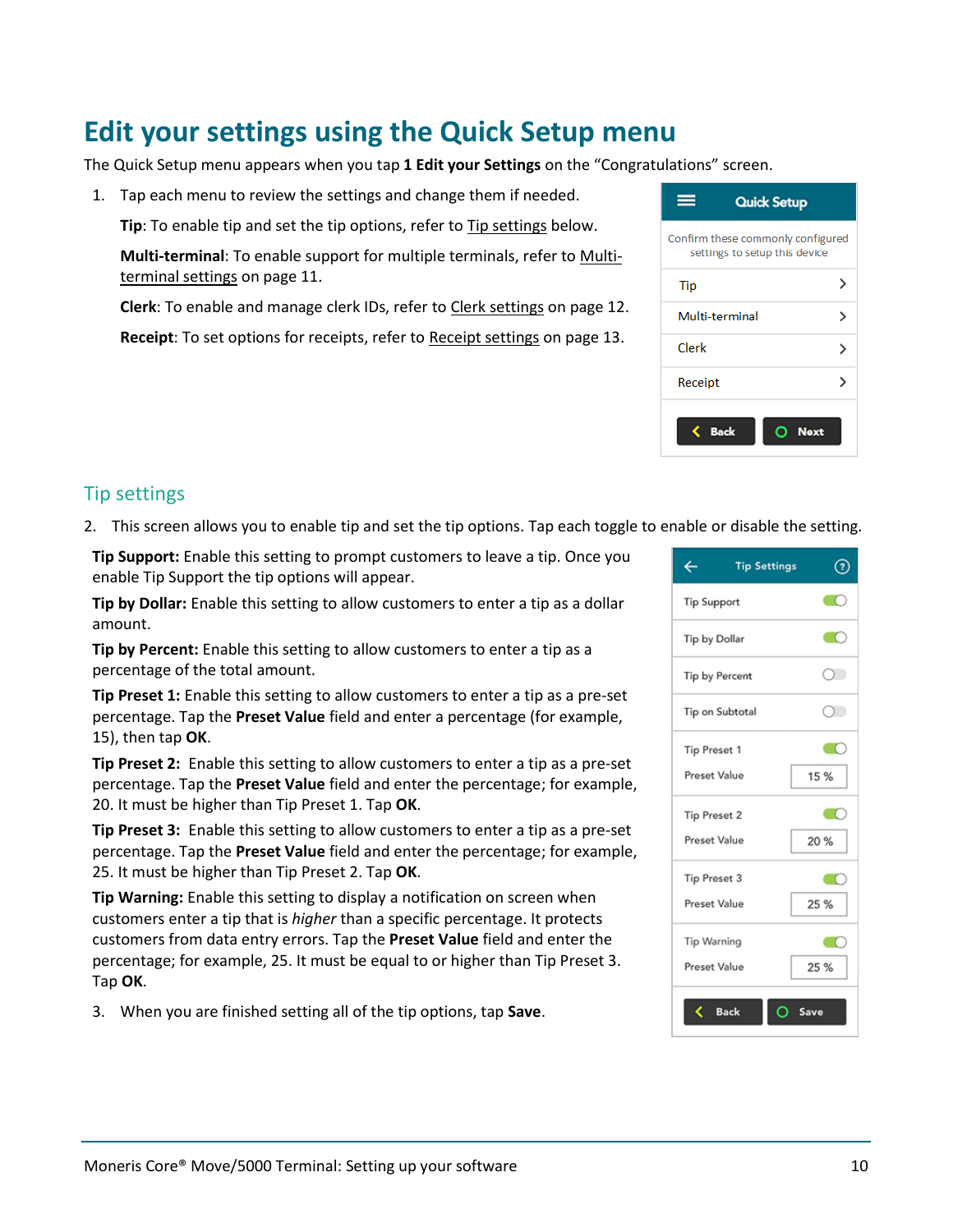4. Tap **Next** to move to the next Quick Setup item.



#### <span id="page-11-0"></span>Multi-terminal settings

This screen allows you to enable multi-terminal batch close.

5. Tap each toggle to enable or disable the setting.

**Multi-Terminal Support:** Turn this setting on if you want to be able to close the batch for multiple terminals at the same time. Once you enable Multi-Terminal Support the other options will appear.

**Single Terminal Support:** Turn this setting on if you enabled multiterminal support and you want the option of closing the batch for just one of your multiple terminals.

**Terminal Name:** To assign a name to the terminal, tap **Terminal Name**, enter a descriptive name (for example, Bar1), then tap **OK**.

- 6. When you are finished with multi-terminal settings, tap **Save**.
- <span id="page-11-1"></span>7. Tap **Next** to move to the next Quick Setup item.



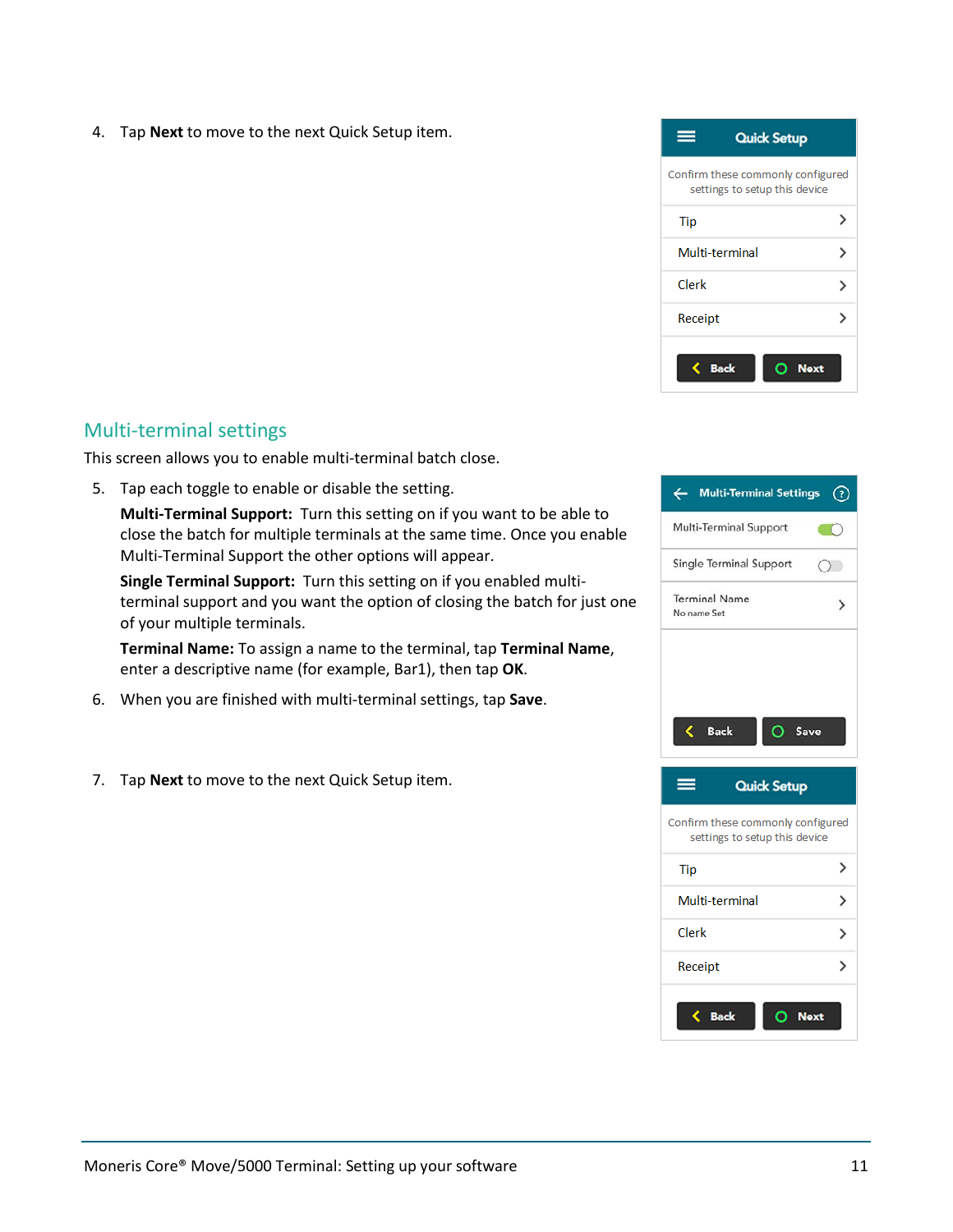#### <span id="page-12-0"></span>Clerk settings

Use this screen to enable clerk IDs and create a new clerk ID. Turning on clerk IDs allows you to identify which clerk processed a transaction. You can then generate reports such as transaction totals by clerk and tip totals by clerk.

8. Follow these steps.

**Enable Clerk IDs:** Tap the toggle to enable clerk IDs.

**Show Clerk IDs:** Tap this item to display the current list of clerk IDs. The terminal connects to Moneris to retrieve the list of clerks. Your terminal must be connected to the Moneris host.

**+ Add Clerk ID:** Tap + **Add Clerk ID** to add a new clerk. Key in a new clerk ID using 1 to 6 digits, then tap **Save**.

- 9. When you are finished with multi-terminal settings, tap **Save**.
- 10. Tap **Next** to move to the next Quick Setup item

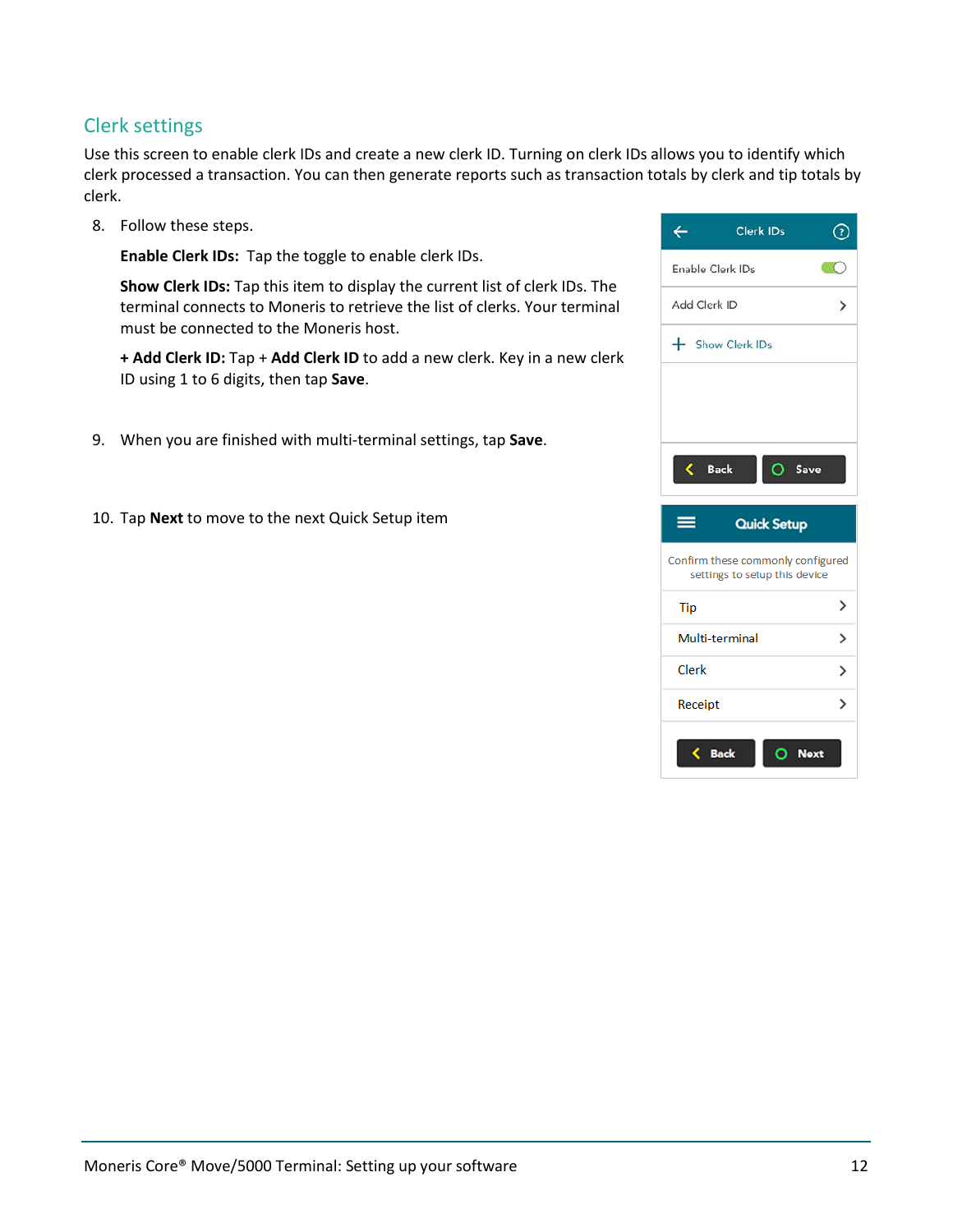#### <span id="page-13-0"></span>Receipt settings

This screen allows you to:

- **E** enable the options for how a customer can receive their receipt (email, text, none, in addition to printing which is always available). If Cardholder Choice is turned off, the receipt will be printed by default;
- enable or disable specific options for customer receipts (for example, print and text);
- set the print delay (in seconds) between the customer and merchant copies being printed;
- **specify the number of merchant receipt copies;**
- set up or modify a header on your receipts;
- set up or modify a footer on your receipts.

11. To review or change the settings, follow these instructions.

**Cardholder Choice**: Tap the toggle to allow your customers to choose the format of their receipt or to choose no receipt.

The following options can be set only when Cardholder Choice is turned on. Tap the toggle beside each option to turn the option on or off.

*Note: The option to print the receipt does not appear on the list since a printed receipt must always be available to the customer.*

- **Email Receipt**: Enable this option to allow your customers to receive their receipt by email.
- **Text Receipt:** Enable this option to allow your customers to receive their receipt by text.
- **No Receipt**: Enable this option to allow your customers to choose not to receive a receipt.

If you disable these three options, the terminal will automatically print the customer receipt without prompting.

**Print Delay:** The print delay determines how long the terminal pauses between printing the customer receipt and printing the merchant receipt.

To change the default of 3 seconds, tap the **Print Delay** field, enter a new value (in seconds), then tap **OK**.

| <b>Receipt Settings</b><br>← |               |
|------------------------------|---------------|
| Cardholder Choice            |               |
| <b>Email Receipt</b>         | ( )           |
| <b>Text Receipt</b>          |               |
| No Receipt                   |               |
| <b>Print Delay</b>           |               |
| 3 seconds                    |               |
| Number of Merchant Receipts  |               |
| 2                            |               |
| <b>Header Settings</b>       | $\rightarrow$ |
| <b>Footer Settings</b>       | ゝ             |
| <b>Back</b><br>Save          |               |

| Cardholder Choice    |  |
|----------------------|--|
| <b>Email Receipt</b> |  |
| <b>Text Receipt</b>  |  |
| No Receipt           |  |

| <b>Print Delay</b> |  |
|--------------------|--|
| 3 seconds          |  |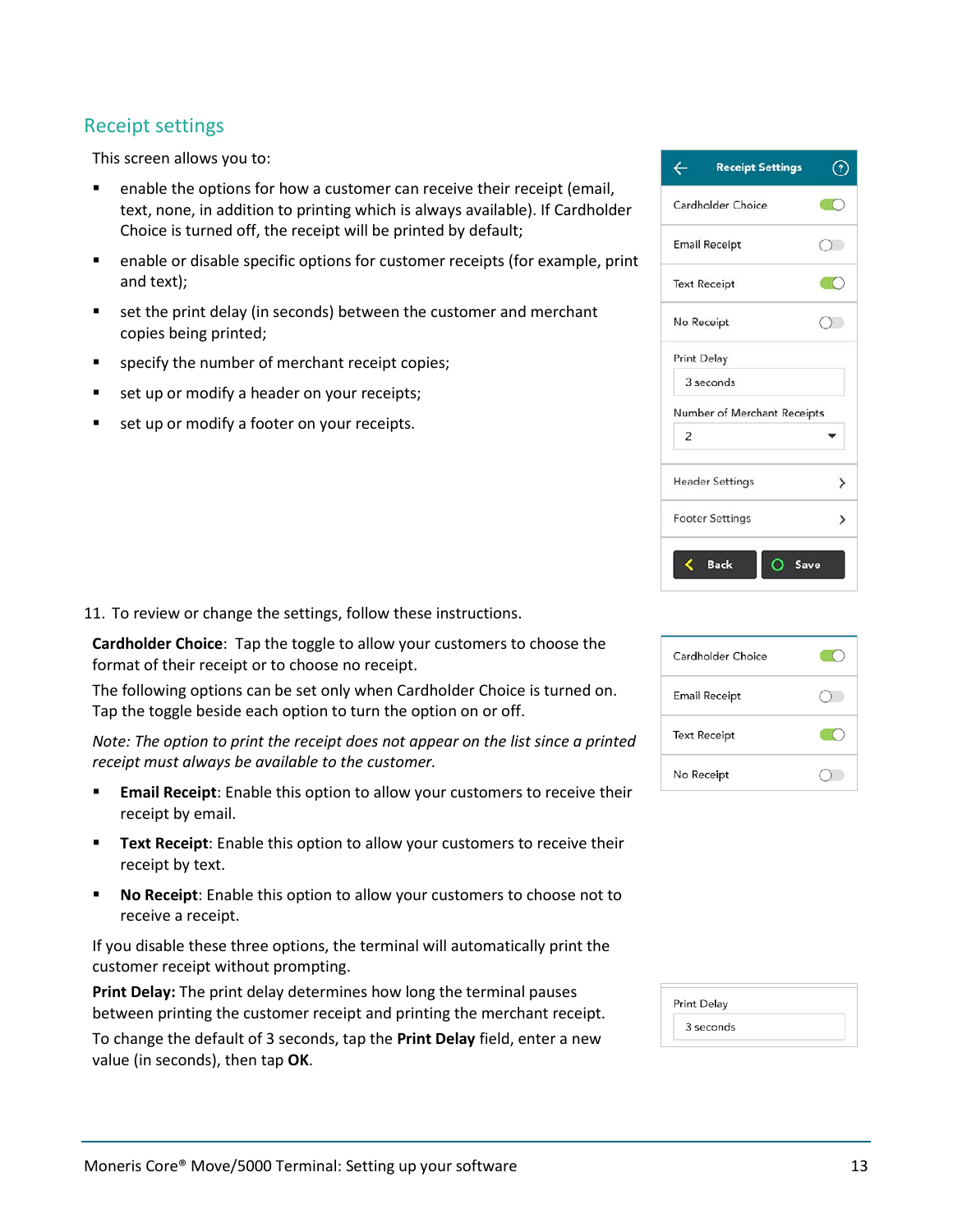**Number of Merchant Receipts:** This setting determines how many copies of the merchant receipt are printed. To change the default, tap the field, select a new value, then tap **OK**.

*Note: A merchant receipt is always printed for transactions that require a customer signature, even when Number of Merchant Receipts is set to zero.*

**Header Settings:** The header settings allow you to print information at the top of your receipts, such as your website address or other social media contacts. You do not need to enter the name of your business or your address in the header. This information will be included automatically on your receipts.

*Note: Information you enter in the header will only appear on the receipt when printed from the terminal. It will not appear on the receipt if it is sent by text or by email to the customer.*

To set up a header for your receipts, tap **Header Settings**, choose a language, tap each field you want to fill out, enter the text you wish, then tap **OK**.

**Footer Settings**: The footer settings allow you to print information at the end of your receipts, such as a holiday greeting (for example, Happy Mother's Day) or a message of appreciation (for example, Thank you for your business).

*Note: Information you enter in the header will only appear on the receipt when printed from the terminal. It will not appear on the receipt if it is sent by text or by email to the customer.*

To set up a footer for your receipts, tap **Footer Settings**, choose a language, tap each field you want to fill out, enter the text you wish, and then tap **OK**.

**12.** When you are finished setting the receipt options, tap **Save.**

The Congratulations screen appears when you have reviewed all the Quick Setup options.

13. Tap **OK**.

- 14. Refer to the *Moneris Core® Move/5000 Using Your Terminal* guide (available at **[moneris.com/support-move5000](http://moneris.com/support-move5000)**) for:
	- an overview of the terminal hardware, the main menu, and the touch screen;
	- instructions on how to perform transactions, change settings, run reports, close your batch, and more.

| Number of Merchant Receipts |  |
|-----------------------------|--|
| 2                           |  |

| <b>Header Settings</b> |  |
|------------------------|--|
|                        |  |

| <b>Footer Settings</b> |  |
|------------------------|--|
|------------------------|--|



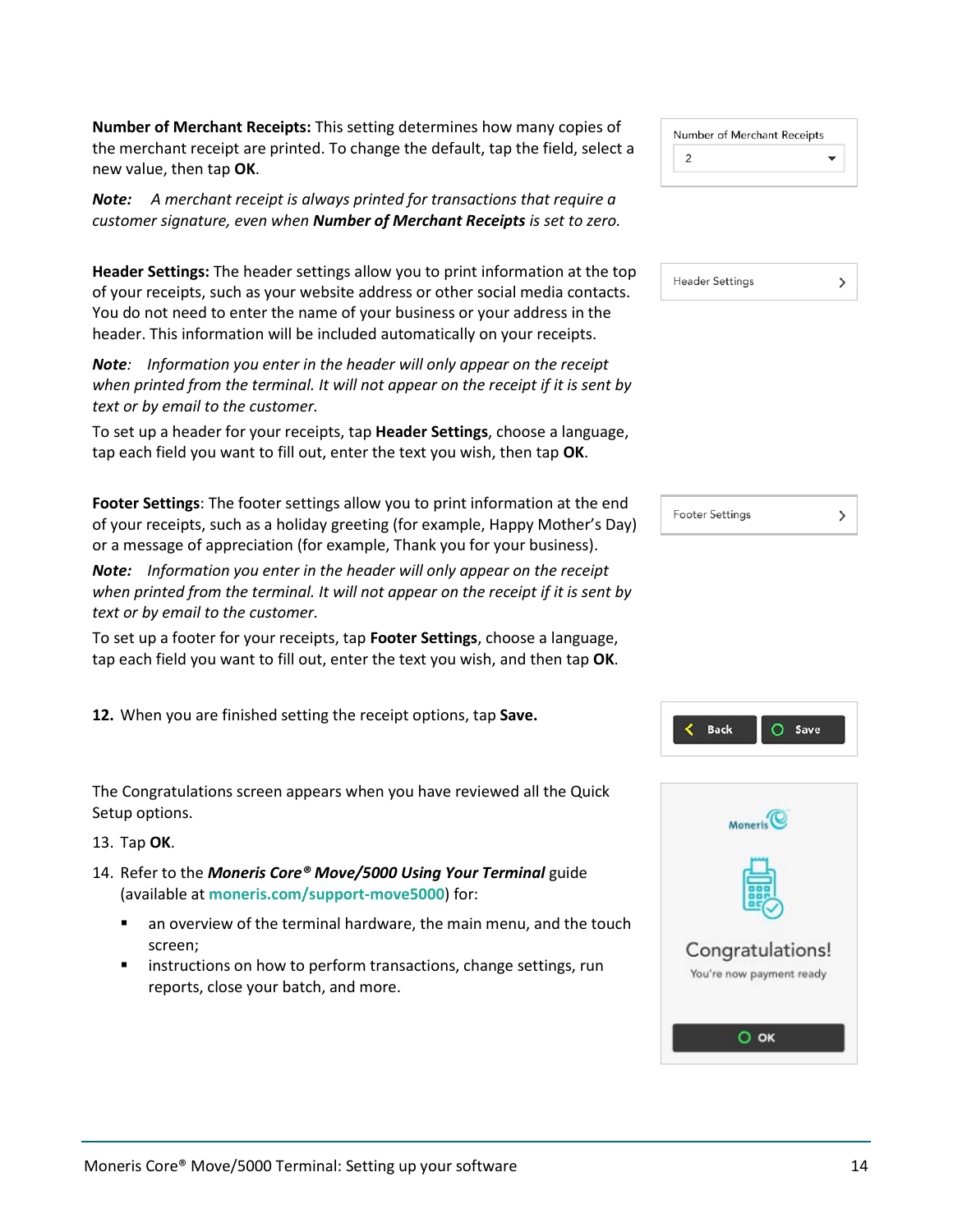# <span id="page-15-0"></span>**Wireless communication**

#### Terminals with both 4G and Wi-Fi communication

The terminal uses long-range cellular communication (4G or 3G) to send and receive information to and from the Moneris host. The terminal communicates via 4G by default for faster communication rates, and uses 3G as a fallback where 4G is not available. If you set up a Wi-Fi network, the terminal will switch to Wi-Fi when the Wi-Fi signal is stronger.

#### Terminals with Wi-Fi communication only

You must set up a Wi-Fi network on the terminal in order to communicate with Moneris. You may disregard any references to 4G in this guide.

### <span id="page-15-1"></span>Network indicators

| I con on the<br>status bar | <b>Description</b>                                                                             |
|----------------------------|------------------------------------------------------------------------------------------------|
| 4G                         | Terminal is currently connected to the authorized carrier's 4G wireless network.               |
| 3G                         | Terminal is currently connected to the authorized carrier's 3G wireless network (as fallback). |
| Wi-Fi                      | Terminal is currently connected to and using your local Wi-Fi network.                         |

#### **To test 4G/3G wireless communication:**

- 1. While the terminal is powered on, confirm that the 4G/3G status icons listed above are displayed.
- <span id="page-15-2"></span>2. Confirm that there is sufficient signal strength (see the [Signal strength indicator](#page-15-2) table below).

## Signal strength indicator

<span id="page-15-3"></span>

| Icon on the<br>status bar | <b>Description</b>                                                                                                            |
|---------------------------|-------------------------------------------------------------------------------------------------------------------------------|
| أأان                      | <b>5 bars:</b> Terminal is receiving a very strong signal from the network and can process<br>transactions.                   |
| أأان                      | 4 bars: Terminal is receiving a strong signal from the network and can process transactions.                                  |
| aN                        | <b>3 bars:</b> Terminal is receiving a good signal from the network and can process transactions.                             |
| ooll                      | 2 bars: Terminal is receiving a signal from the network and can process transactions but may<br>take longer to complete them. |
| nnn                       | 1 bar: The terminal is receiving a weak signal and may not be able to process transactions<br>and/or print receipts.          |
|                           | <b>O bars:</b> The terminal is not receiving any signal and CANNOT process transactions.                                      |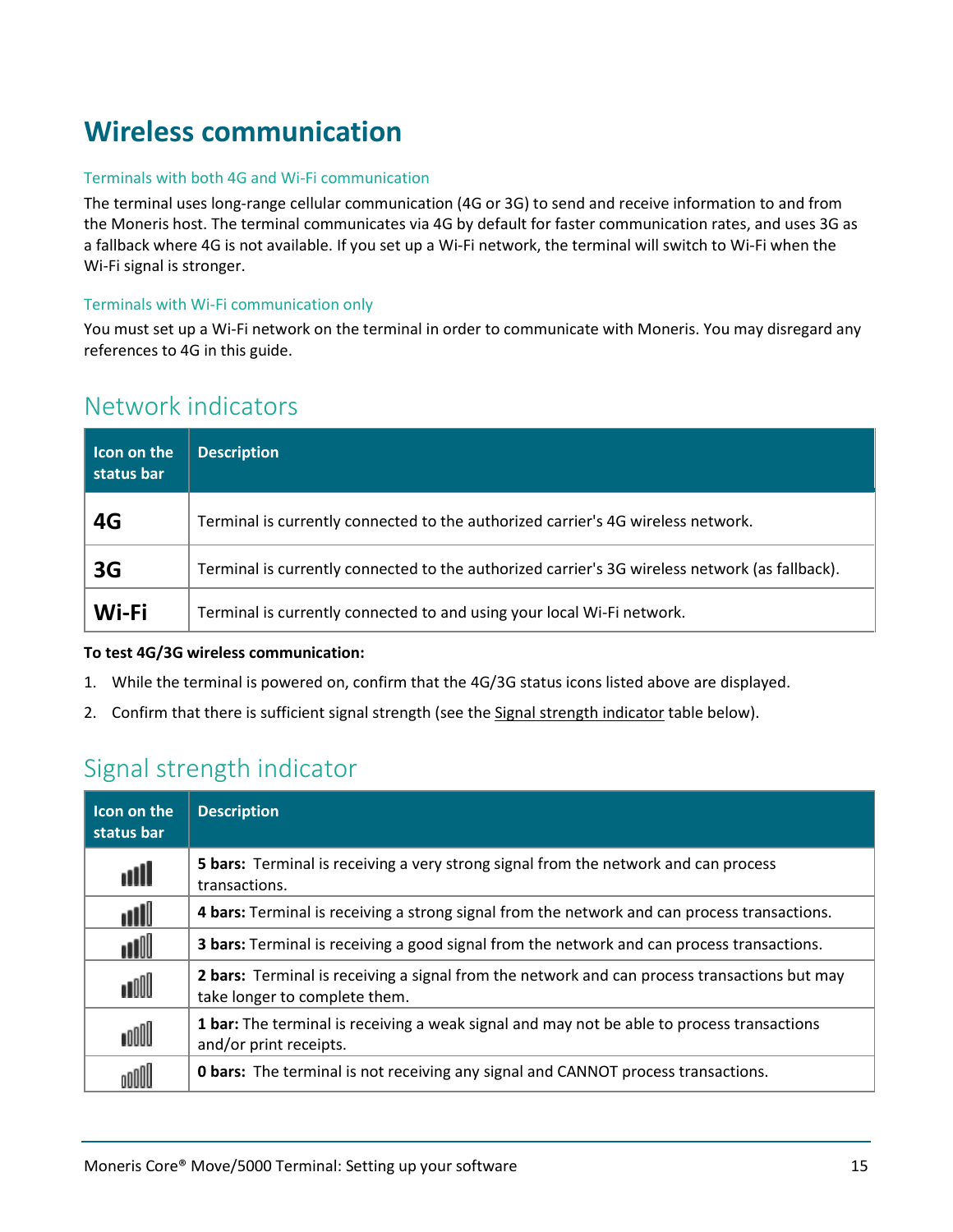# <span id="page-16-0"></span>**Troubleshooting terminal communication**

A message will appear on the screen if an error occurs. In the table below, find the error message that appears on the terminal and try the solution. If the error message re-appears, contact Moneris Customer Care using one of the methods on the next page.

| <b>Error message</b>                                                                                                                   | <b>Solution</b>                                                                                                                                                                                                                                                                                                                                                                                                                                                                                                                                                                                                                                                                                                                                                                                                                                                                                                                                                                                                                              |
|----------------------------------------------------------------------------------------------------------------------------------------|----------------------------------------------------------------------------------------------------------------------------------------------------------------------------------------------------------------------------------------------------------------------------------------------------------------------------------------------------------------------------------------------------------------------------------------------------------------------------------------------------------------------------------------------------------------------------------------------------------------------------------------------------------------------------------------------------------------------------------------------------------------------------------------------------------------------------------------------------------------------------------------------------------------------------------------------------------------------------------------------------------------------------------------------|
| <b>Unable to sync with Moneris</b><br>host                                                                                             | The terminal cannot establish a connection to the Moneris host or cloud.<br>For a 4G connection, follow these steps:                                                                                                                                                                                                                                                                                                                                                                                                                                                                                                                                                                                                                                                                                                                                                                                                                                                                                                                         |
| <b>Unable to sync with Moneris</b><br>cloud<br>Please make sure your device<br>is connected to the Internet<br>We're unable to connect | Tap OK or press the green $\bullet$ key to clear the error message.<br>1.<br>2. Check the battery charge level and charge the battery if needed. Refer<br>to "Battery use" on page 9 of the Moneris Core® Move/5000 Setting up<br>Your Hardware guide available at moneris.com/support-move5000.<br>Confirm that your terminal is connected to a mobile 4G/3G network by<br>3.<br>checking for the presence of the 4G/3G icon in the status bar. Refer to<br>Network status indicators on page 15 for instructions.<br>4. Check the signal strength (number of bars) of the connection. You need<br>at least 2 bars to communicate with Moneris. Refer to Signal strength<br>indicator on page 15.<br>5. Restart terminal. Refer to the "Power off" and "Power on" instructions<br>on page 9 of the Moneris Core® Move/5000 Setting up Your Hardware<br>guide.                                                                                                                                                                               |
|                                                                                                                                        | For a Wi-Fi connection, follow these steps:<br>Tap OK or press the green $\bullet$ key to clear the error message.<br>1.<br>2. Check the battery charge level and charge the battery if needed. Refer<br>to "Battery use" on page 9 of the Moneris Core® Move/5000 Setting up<br>Your Hardware guide available at moneris.com/support-move5000.<br>Ensure that your Wi-Fi network is working. Contact your Internet Service<br>3.<br>Provider or your network helpdesk as needed.<br>Check the Wi-Fi setup on your terminal. Ensure the terminal is<br>4.<br>connected to the desired network using the correct configuration (for<br>example, static IP vs. dynamic IP, manual DNS vs. auto DNS). As needed,<br>review the steps under Software Setup on page 3.<br>5. Ensure that your terminal is within range of your wireless router or<br>other network equipment.<br>Restart your terminal. Refer to the "Power off" and "Power on"<br>6.<br>instructions on page 9 of the Moneris Core® Move/5000 Setting up Your<br>Hardware guide. |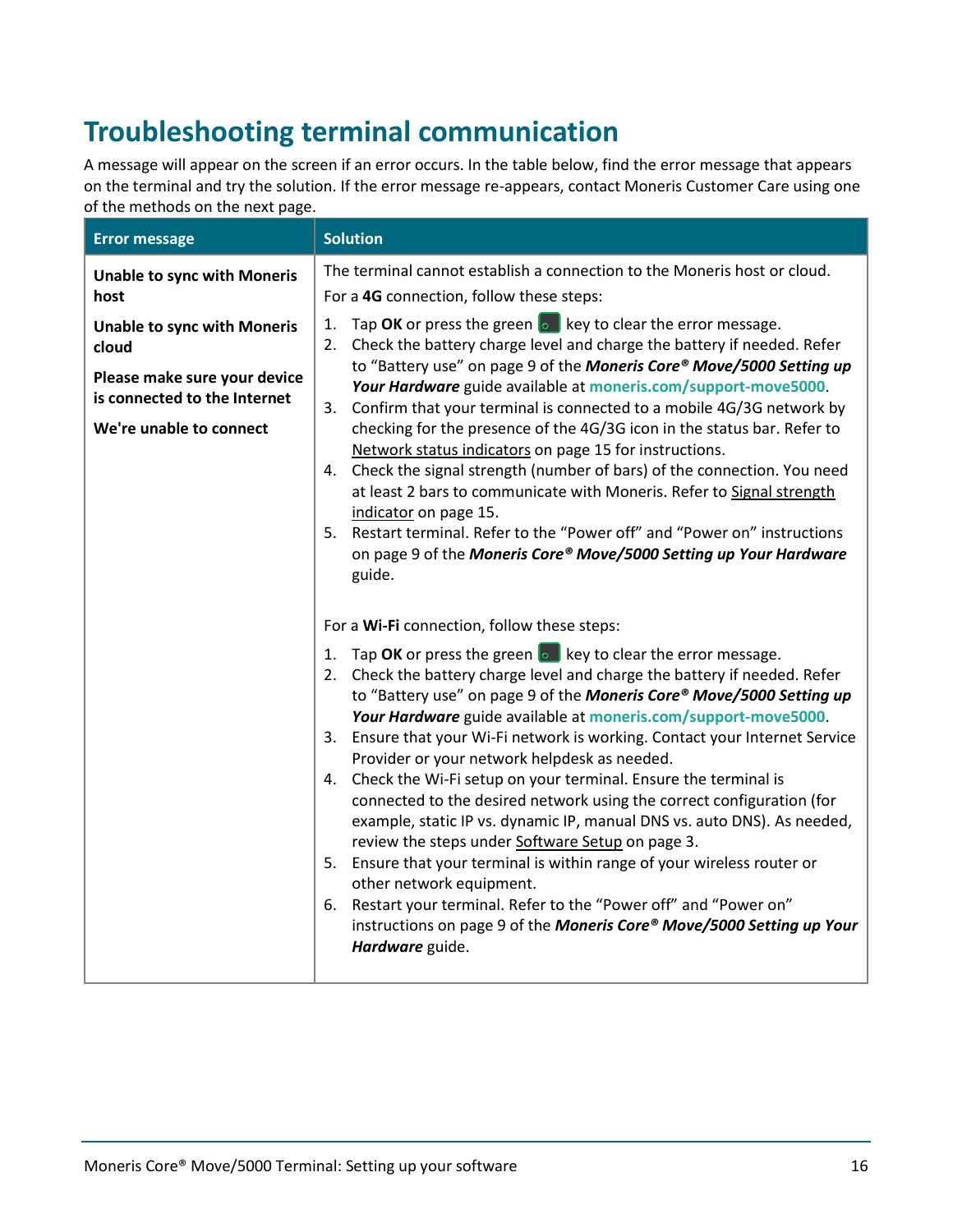# <span id="page-17-0"></span>**Merchant support**

If you need assistance with your Moneris Core® terminal, we're here to help, 24/7.

## We're only one click away.

- Visit **[moneris.com/support-move5000](http://www.moneris.com/support-move5000)** to:
	- download additional copies of this guide
	- consult the *Moneris Move/5000 Online Manual* in WebHelp format to understand all the options on your terminal and how to use them
- Visit **[shop.moneris.com](https://shop.moneris.com/)** to purchase point-of-sale supplies and receipt paper
- Visit **[insights.moneris.com](https://insights.moneris.com/)** for business and payment news, trends, customer success stories, and quarterly reports & insights

## Need us on-site? We'll be there.

One call and a knowledgeable technician can be on the way. Count on minimal disruptions to your business as our Field Services provide assistance with your payment terminals.

## Can't find what you are looking for?

Call Moneris Customer Care (available 24/7) toll-free at **1-866-319-7450**. We'll be happy to help. You can also send us a secure message 24/7 by logging in to Merchant Direct® at **[moneris.com/mymerchantdirect](https://moneris.com/mymerchantdirect)**.